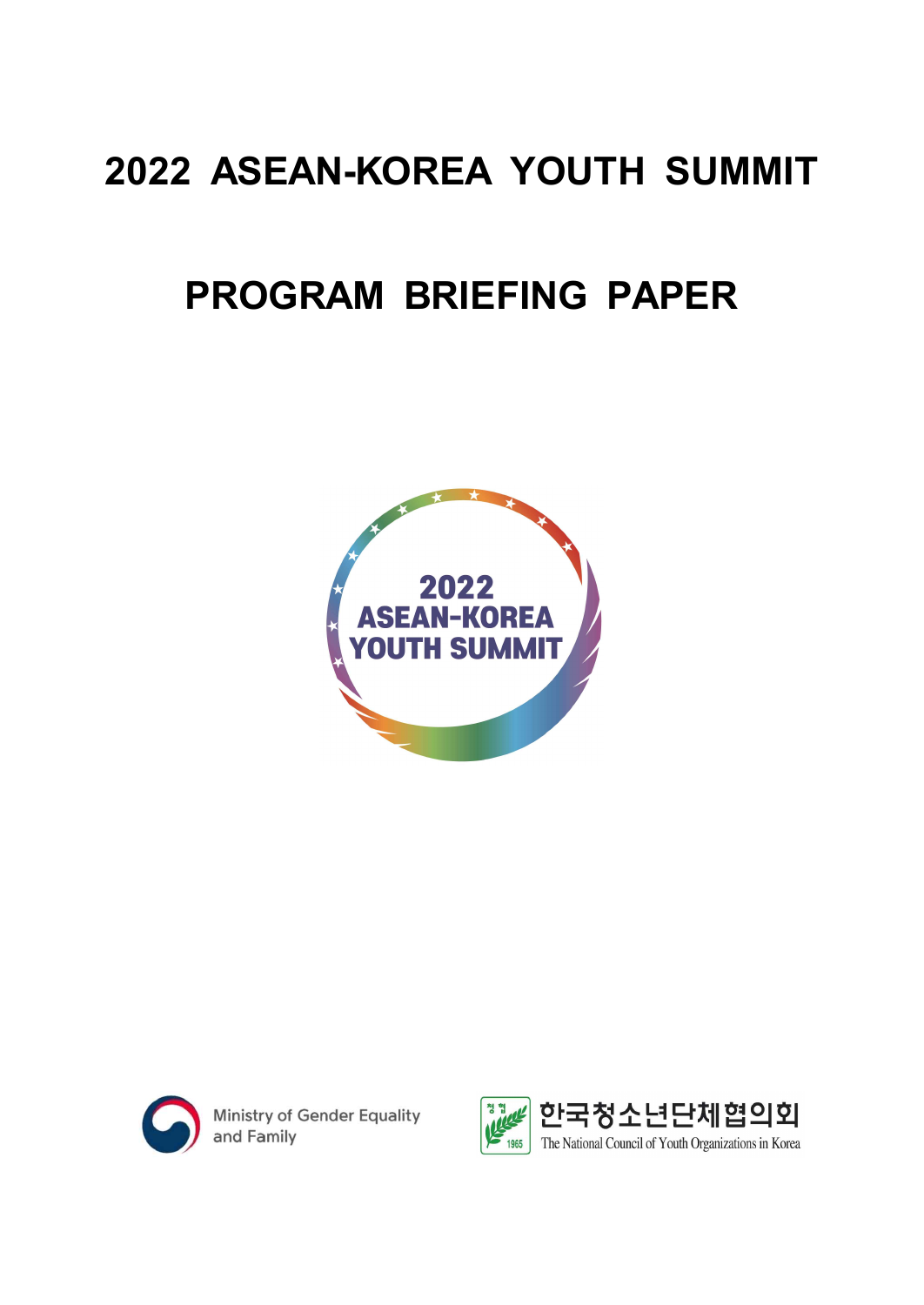# **INTRODUCTION**

# **1. OBJECTIVES**

- A. To promote youth exchanges between ASEAN and Korea by forming solidarity and friendly relationships
- B. To develop global leadership of youths through thematic activities and exchanges of shared views and opinions among youths in ASEAN and Korea
- C. To provide youths with the opportunity to make a contribution to the development of the ASEAN-Korea community by exploring a common agenda and drawing cooperative measures

# **2. BACKGROUND**

- A. The need to promote exchanges in the youth sector has emerged as a result of strengthened cooperation between ASEAN and the ROK, including the implementation of the New Southern Policy since 2017
- B. Emphasis on participation and cooperation in the field of youth under Article 26 of Co-Chairs' Statement of the 2019 ASEAN-Republic of KOREA Commemorative Summit (Article 26 acknowledges that ASEAN and the ROK continue youth exchanges, strengthening youth cooperation)
- C. Delivering on the plan in an effort to regularize the Youth Summit as the representative international youth event for ASEAN-Korean youths
- D. To establish online events as an alternative measure to holding offline events due to the COVID-19 situation

# **3. MAIN THEME / SLOGAN / TOPICS**

- A. Main Theme : Carbon Neutrality and ASEAN-Korea Youth
- B. Slogan: 'Act for Net-Zero, Move towards a Better Future'
- C. Topics
- 1) Implementation of Carbon Neutrality and the Role of Youth
- 2) Understanding Environmental Justice and Equal Environmental Rights
- 3) The Future of Eco-Friendly and Green Technology
- 4) Environmental Changes and Human Health
- 5) Achievement of SDGs (Sustainable Development Goals) and Youth Participation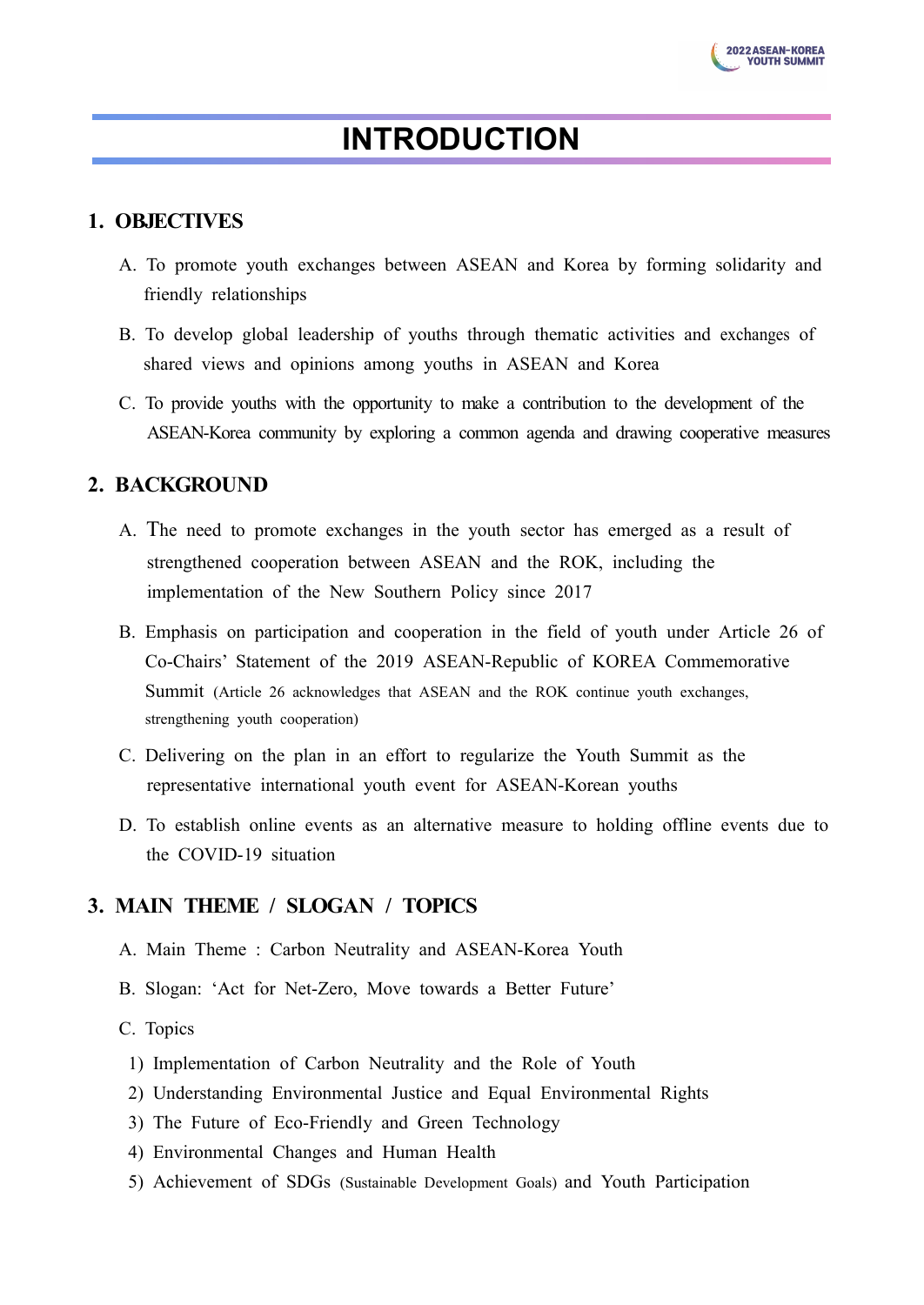

|   | <b>TOPICS</b>                                                 | <b>GROUPS</b> | <b>MEMBERS</b> |
|---|---------------------------------------------------------------|---------------|----------------|
|   | Implementation of carbon neutrality and the role of youth     |               | 11             |
|   |                                                               |               | 11             |
| 2 | Understanding Environmental Justice and Equal Environmental   |               | 11             |
|   | Rights                                                        | 4             | 11             |
| 3 | The Future of Eco-Friendly and Green Technology               | 5             | 11             |
|   |                                                               | 6             | 11             |
| 4 |                                                               |               | 11             |
|   | Environmental Changes and Human Health                        | 8             | 11             |
| 5 | Achievement of SDGs (Sustainable Development Goals) and Youth | 9             | 11             |
|   | Participation                                                 | 10            | 11             |

# **4. VENUE**

- A. Offline Event\*: AUN-Designated Universities in each country
- B. Online Event: Video Conference Program (Zoom), Metaverse Platform (ZEP) \*Orientation and Summit can also be held online depending on the nation's situation.

# **5. EVENT SCHEDULE**

- A. Pre-Activities
- Offline Program: Orientation (July 2022)
- Online Program: Pre-Discussion sessions (From Early July to Early August 2022)
- B. Main Event (2022 AKYS): 9 (Tue.) ~ 12 (Fri.) August 2022
	- ※ Accommodation, cost for domestic transportation (If applicable), meals, meeting facilities, technical assistance, etc. will be provided during the official program on 9-12 August 2022
	- ※ The schedule and providing supplies may be subject to change depending on the nation's situation.
- C. Post-Summit Activity (ASEAN-Korea Youth Bridging Program): Between August and September 2022
	- 1) All Summit participants are obliged to participate in the Post-Summit Activity.
- 2) All participants should carry out activities related to the main theme of the event based on the Summit's recommendation paper.
- 3) Awards ceremony will take place online (Metaverse-ZEP).
- ※ Please turn to Appendix 1 : ASEAN-Korea Youth Bridging Program for detailed information.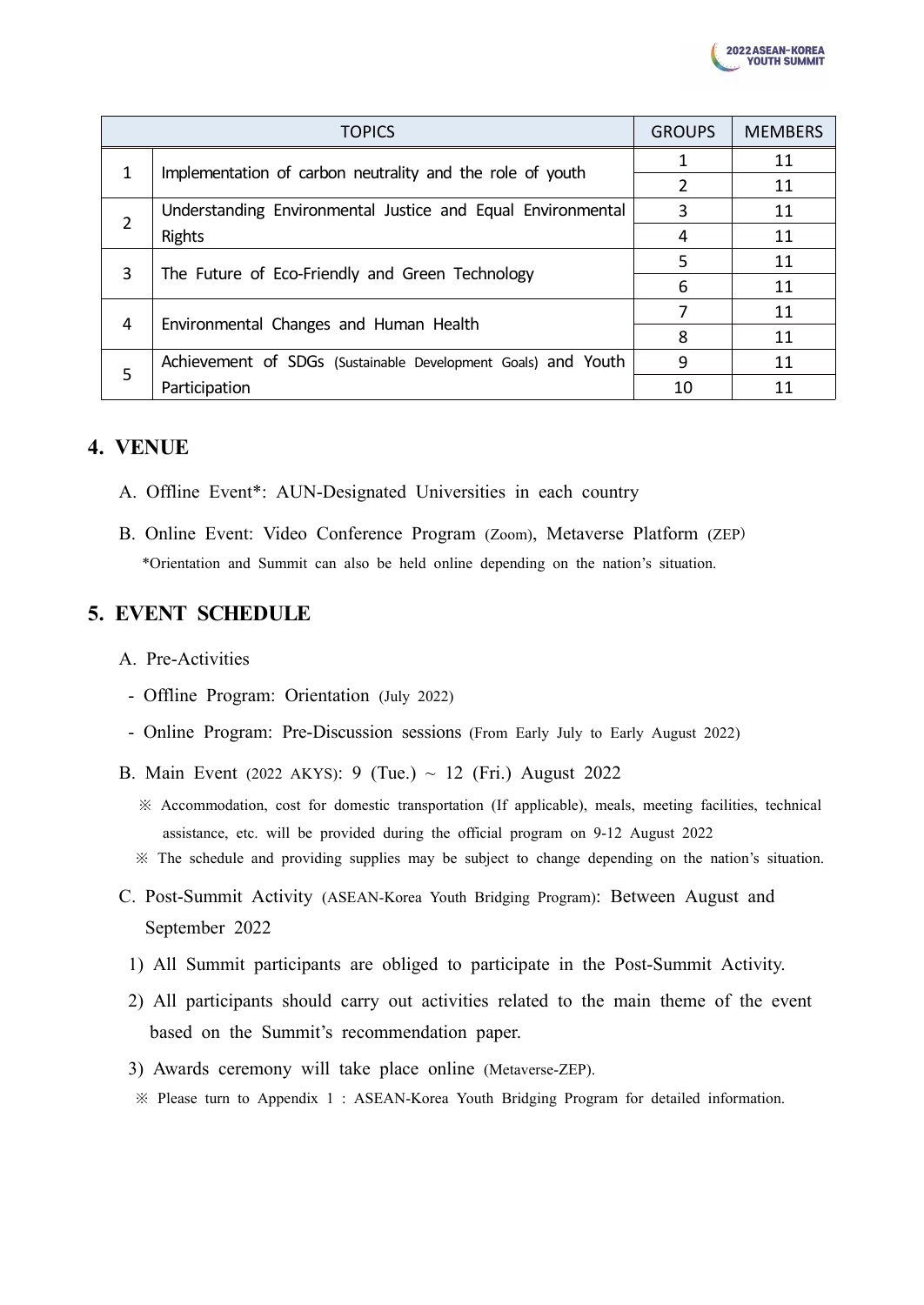# **6. PARTICIPATION**

A. Participants: 110 delegates from ASEAN nations (Brunei, Cambodia, Indonesia, Laos, Malaysia, Myanmar, Philippines, Singapore, Thailand, and Vietnam) and Korea

### B. Qualifications

- 1) Youths of ASEAN nationality (Required)
- 2) Youths at AUN member universities. (Required)
- 3) Youths between the ages of 18 and 24 with strong interests in and knowledge of the main theme (Required)
- 4) Youths who have a good command of English (An official event language)
- 5) Youths who can attend all programs (Orientation, Pre-Activities, Summit, Post-Summit Activity) (Required)
- 6) Youths who have relevant work experience(s) or activities regarding the main theme (preferred)

C. Selection Process



# **7. ORGANIZER**

- A. Host: The Ministry of Gender Equality and Family (MOGEF) of the ROK
- B. Organizer: The National Council of Youth Organizations in Korea (NCYOK)
- C. Partners: ASEAN University Network (AUN) / Korean Educational Psychology Association (KEPA)

| DATE &<br><b>PROGRAM</b>              | <b>TIME</b> | <b>PROGRAM</b>                                                                                                                             | <b>PLATFORM</b>                 | <b>PARTICIPANT</b>  |
|---------------------------------------|-------------|--------------------------------------------------------------------------------------------------------------------------------------------|---------------------------------|---------------------|
| Orientation<br>(Early July)           | <b>TBD</b>  | Introduction to Summit<br>I și<br>- Overall Introduction to Summit<br>- Pre-Assignments<br>- Ice-Breaking<br>- Metaverse Program Education | Zoom<br>&<br>Metaverse<br>(ZEP) | All<br>Participants |
| Pre-Discussion<br>$(4$ Times in July) | <b>TBD</b>  | <b>Example 3</b> Pre-Discussions by Each Group<br>- Online Pre-Discussions<br>- Perform Pre-Assignments                                    | Metaverse<br>(ZEP)              | By Group            |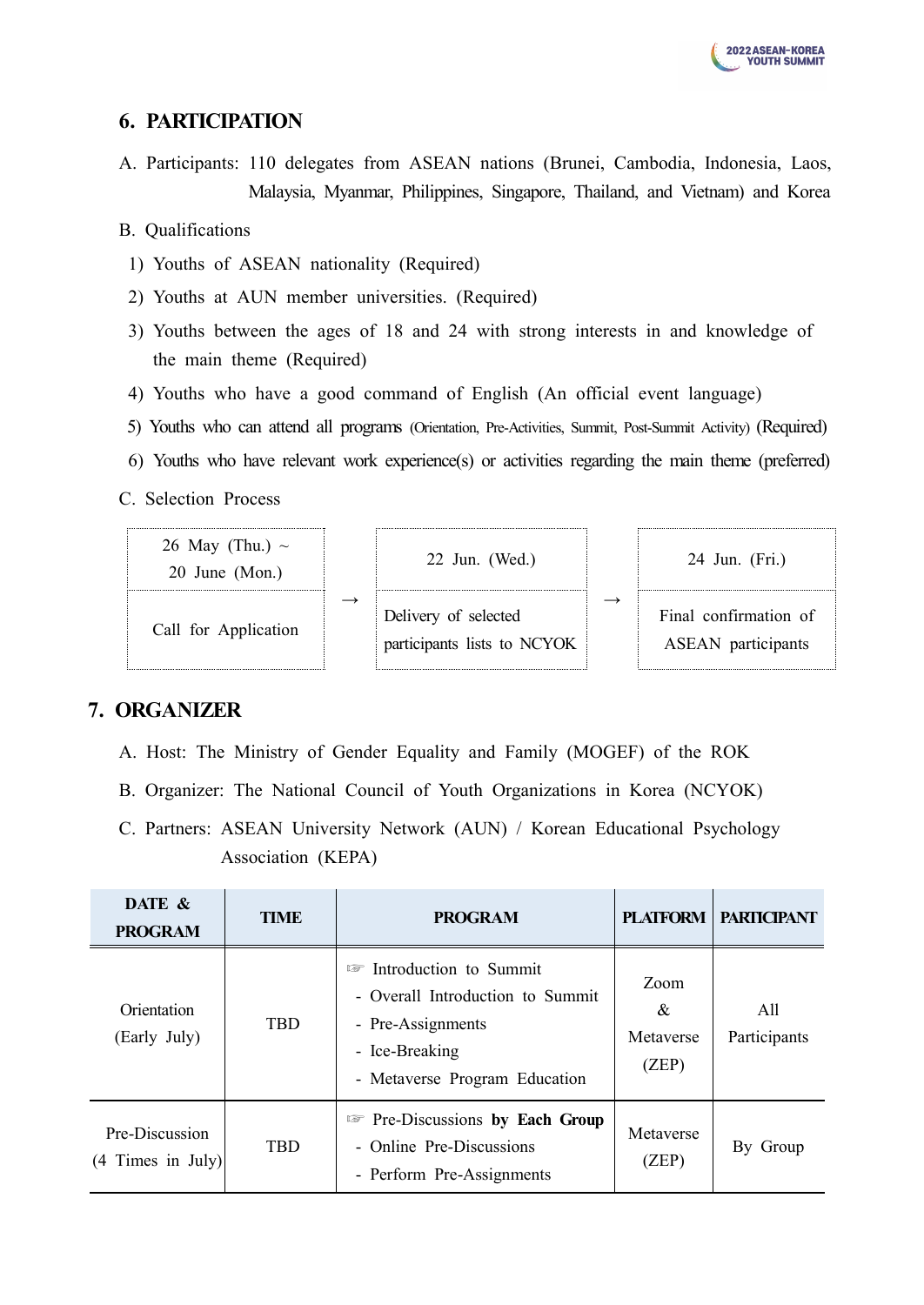

| DATE &<br><b>PROGRAM</b>          | <b>TIME</b> | <b>PROGRAM</b>                                                                                                                                                                                                                   | <b>PLATFORM</b>               | <b>PARTICIPANT</b>  |
|-----------------------------------|-------------|----------------------------------------------------------------------------------------------------------------------------------------------------------------------------------------------------------------------------------|-------------------------------|---------------------|
|                                   | 13:30-14:00 | <b>Watching Pre-Summit Video</b><br>- Carbon-Neutrality Challenge Video                                                                                                                                                          | Zoom                          | All<br>Participants |
| DAY 1<br>9 Aug. (Tue.)<br>Opening | 14:00-14:50 | Opening Ceremony<br>v<br>- Celebratory Speech<br>- Participants Introduction Video<br>- Celebratory Performance                                                                                                                  | Zoom                          | All<br>Participants |
| Ceremony                          | 15:00-15:30 | <b>Example Speech &amp; Youth's Speech</b>                                                                                                                                                                                       | Zoom                          | All<br>Participants |
|                                   | 16:00-18:00 | Discussion by Each Nation I<br>- Share the outcomes of the pre-discussions<br>with participants from the same nation                                                                                                             | Zoom or<br>Metaverse<br>(ZEP) | By Nation           |
|                                   | 11:00-13:00 | <b>Example 15 Discussion by Each Group</b><br>Share the outcomes from the<br>discussion by each nation<br>- Summarize the outcomes of each group<br>- Create a brochure for each group                                           | Zoom or<br>Metaverse<br>(ZEP) | By Group            |
| DAY 2<br>10 Aug. (Wed.)           | 14:00-16:00 | Discussion by Each Topic<br>- Share the outcomes of the two groups'<br>discussions on the same topic<br>Produce draft recommendation<br>proposals for Each Topic<br>Create a brochure on results of<br>discussion for Each Group | Zoom or<br>Metaverse<br>(ZEP) | By Topic            |
|                                   | 16:00-18:00 | <sup>1</sup> Discussion by Each Nation II<br>Share the draft of previous sessions'<br>recommendation<br>proposals<br>with<br>participants from the same nation<br>- Discuss adaptability/ applicability<br>of proposals          | Zoom or<br>Metaverse<br>(ZEP) | By Nation           |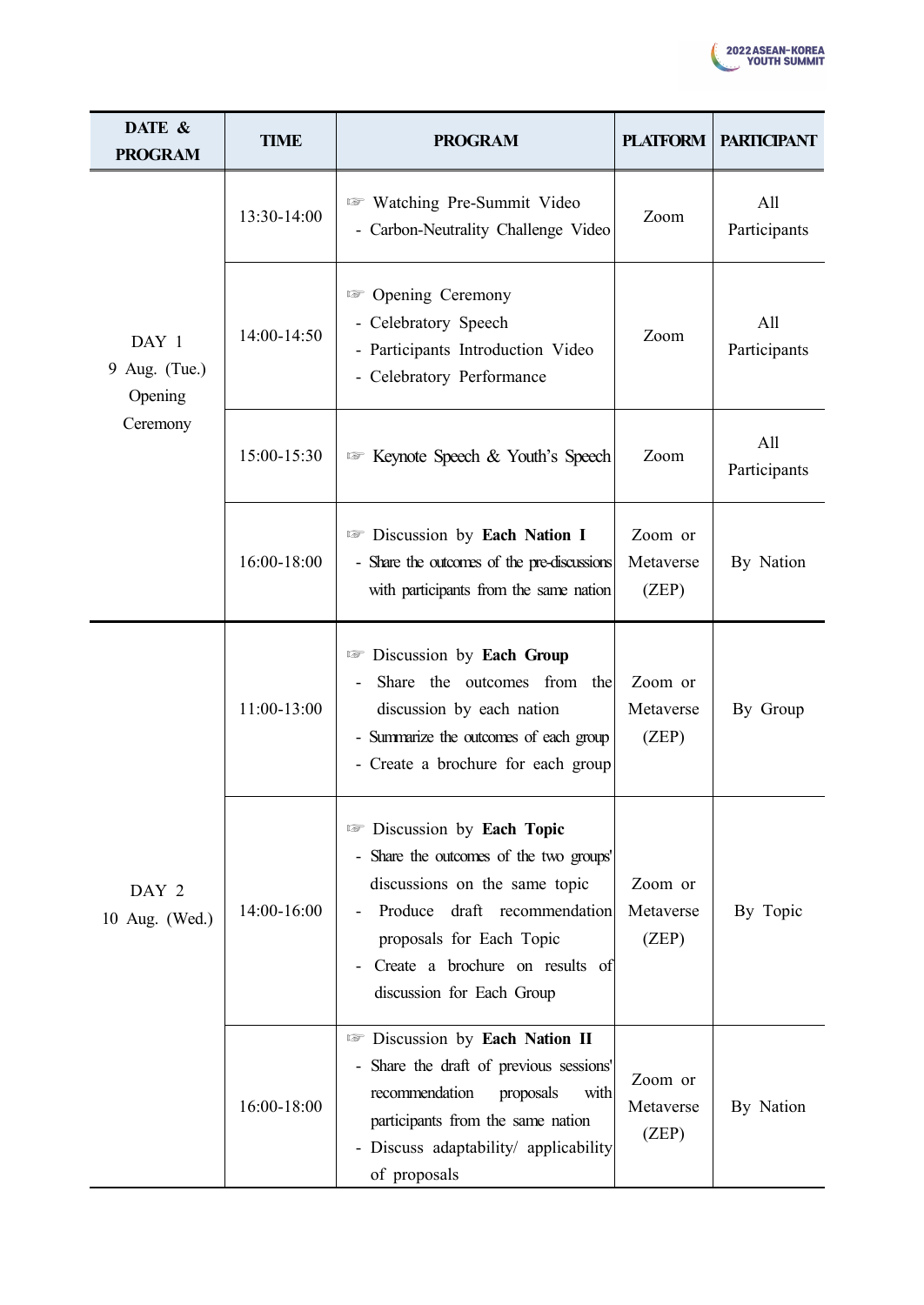

| DATE &<br><b>PROGRAM</b>                    | <b>TIME</b>   | <b>PROGRAM</b>                                                                                                                                                                                                                                    | <b>PLATFORM</b>               | <b>PARTICIPANT</b>  |
|---------------------------------------------|---------------|---------------------------------------------------------------------------------------------------------------------------------------------------------------------------------------------------------------------------------------------------|-------------------------------|---------------------|
|                                             | 11:00-13:00   | Summit I (Presentation by Each Nation)<br>- Give presentations and share the<br>outcomes from the previous discussions<br>Listen to the presentations and<br>$\blacksquare$<br>them<br>topic's<br>apply<br>to<br>each<br>recommendation proposals | Zoom or<br>Metaverse<br>(ZEP) | All<br>Participants |
| DAY 3<br>11 Aug. (Thu.)                     | 15:00-16:00   | Summit II (Recommendation Adoption)<br>Zoom or<br>Share and announce the joint<br>Metaverse<br>recommendation with all delegates<br>(ZEP)<br>- Adoption of the final recommendation                                                               |                               | All<br>Participants |
|                                             | 16:00-18:00   | <b>Exchange</b> Cultural Exchange<br>- Networking programs for cultural<br>exchanges (Culture Class)                                                                                                                                              | Metaverse<br>(ZEP)            | All<br>Participants |
|                                             | 11:00-13:00   | <b>Solution</b> Olympic<br>Networking programs (OX quiz<br>Playing games<br>competition<br>and<br>etc.)                                                                                                                                           | Metaverse<br>(ZEP)            | All<br>Participants |
| DAY 4<br>12 Aug. (Fri.)<br>Closing Ceremony | $14:30-15:10$ | <b>Example 2</b> Closing Ceremony<br>- Recommendation Speech<br>- Award Ceremony for outstanding<br>participants<br>- Farewell & Valedictory Speech<br>- Closing video (Youth in Harmony)                                                         | Zoom                          | All<br>Participants |

※ GMT+9 (Time Zone in Korea)

※ For more detailed information about group system, please turn to Appendix 2 : Group System.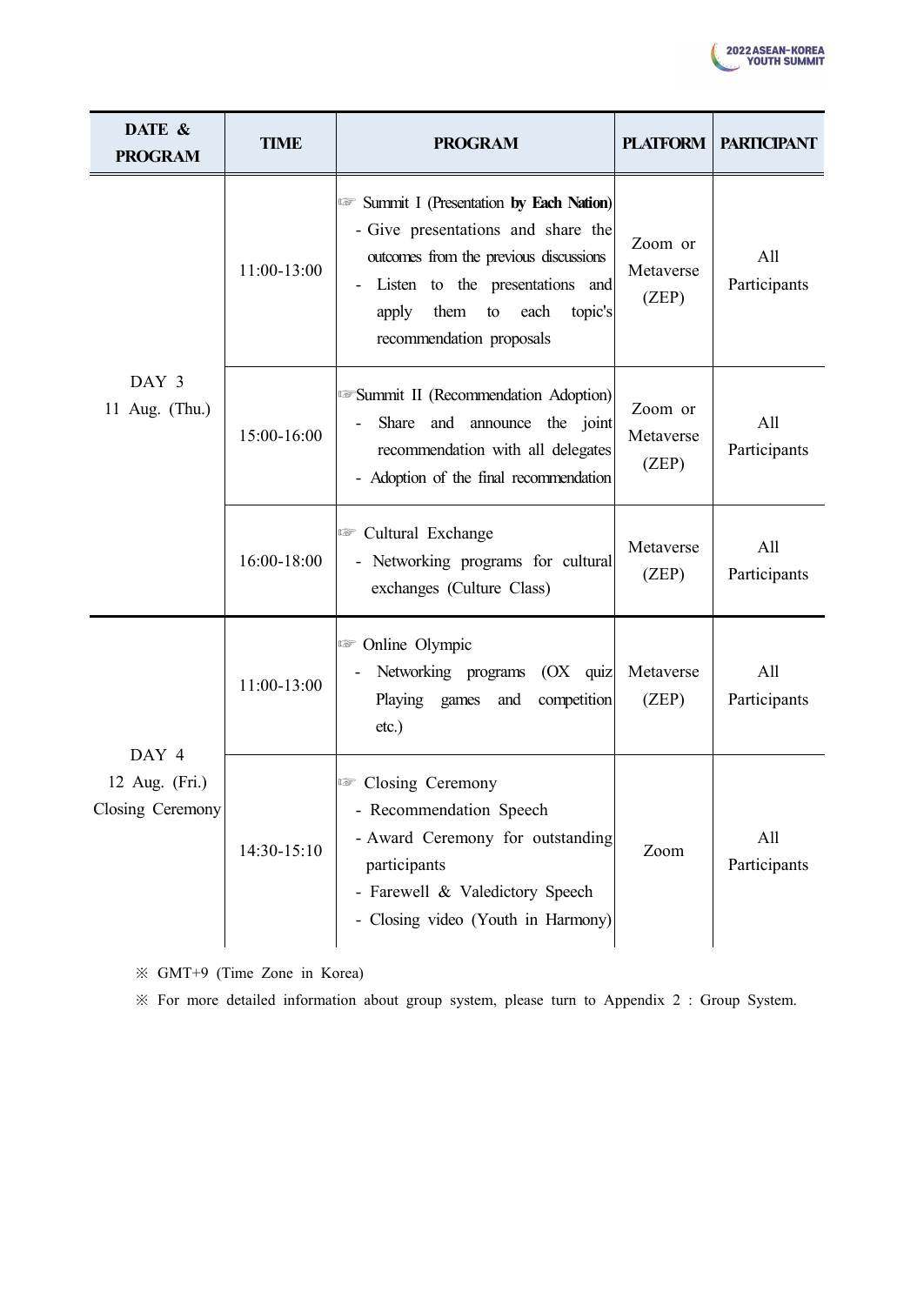# **Appendix 1: ASEAN-Korea Youth Bridging Program**

### **1. OBJECTIVE**

- A. To provide youths with opportunities to take action based on the adopted recommendations under the main theme – Carbon Neutrality and ASEAN-Korea Youth
- B. To remind the meaning of the main theme through taking actions to follow recommendations, submission of reports, and Best Report Awards Ceremony

#### **2. VENUE**: Online Conference (ZEP)

#### **3. DATE**

- Practice Activity: From the end of Summit to mid September Award Ceremony: 28 September 2022 (The date is subject to be changed.)
- 
- **4. PARTICIPANTS**: 110 Delegates (2022 ASEAN-Korea Youth Summit Participants)

### **5. PROGRAM PLAN:**

- Participants should select the topic based on the recommendations written and adopted by the participants themselves. Then they should submit the Action Plan related to the topic and submit the activity result report. - The format of the Action Plan will be given to the participants, and the participants should
- prepare action plan and result reports to the extent that they do not deviate from the format.

| <b>Date</b>                     | <b>Contents</b>           | <b>Remarks</b>                          |  |
|---------------------------------|---------------------------|-----------------------------------------|--|
| 16 (Tue.) $\sim$ 22 (Mon.) Aug. | - Topic selection and     | - Topic should be based on the          |  |
|                                 | Submission of action plan | recommendations.                        |  |
| 22 (Mon.) Aug.                  |                           | - The activity should be carried out by |  |
| $\sim$ 11 (Sun.) Sep.           | - Carrying activities out | each country.                           |  |
|                                 | - Submission of result    | - The report will be posted on the      |  |
| 11 (Mon.) ~ 27 (Fri.) Sep.      |                           | Metaverse (ZEP) platform and            |  |
|                                 | report and Evaluation     | evaluated by experts.                   |  |
|                                 |                           | - The award ceremony will take place    |  |
| 28 (Wed.) Sep.                  | - Award Ceremony          | online.                                 |  |

**6. AWARD**: Grand Prize – 500 US Dollars (1 Team) Best Excellence Prize – 300 US Dollars (2 Teams) Excellence Prize – 200 US Dollars (3 Teams)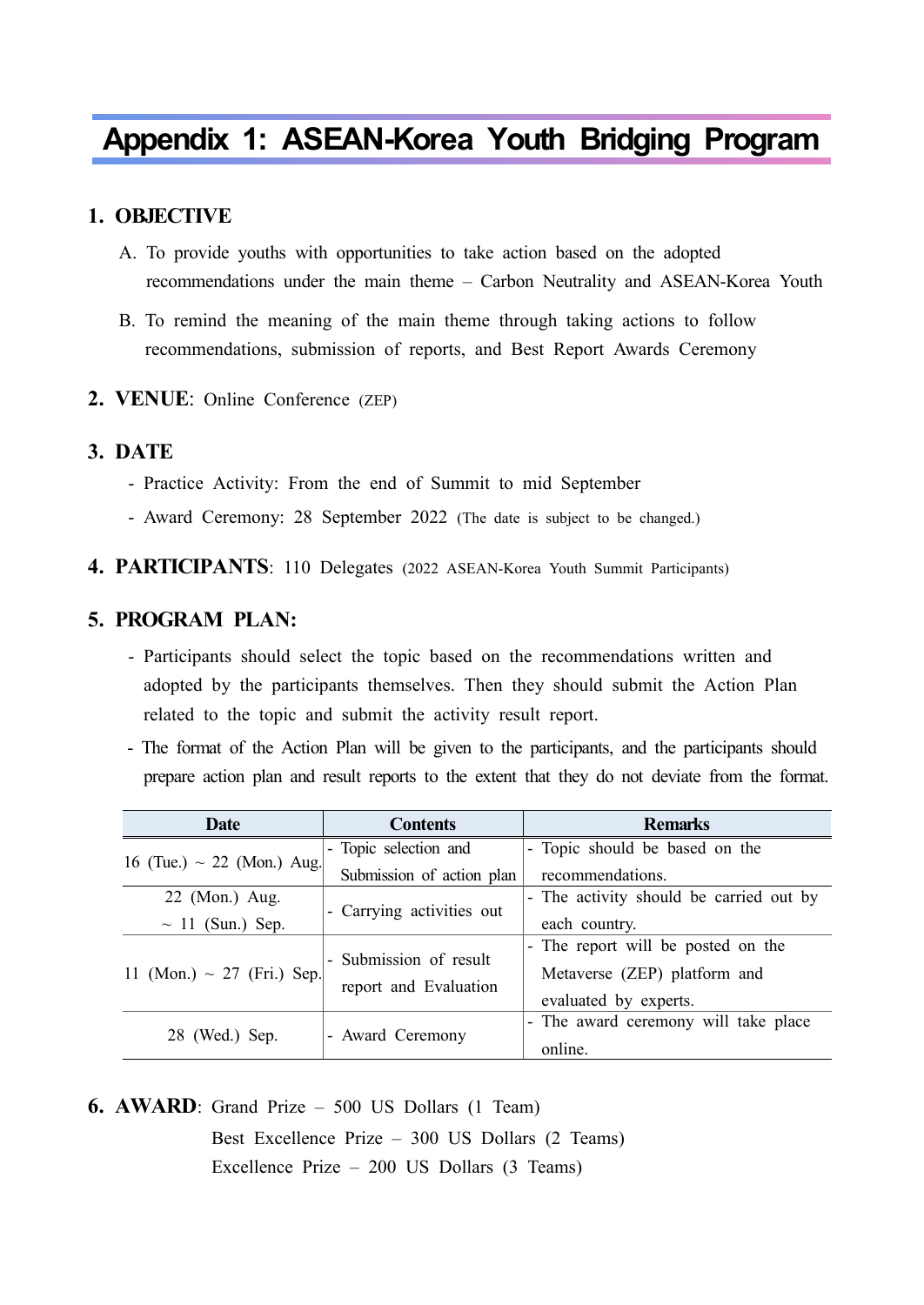

# **Appendix 2: Group System**

## **3 Different-Types of Group System for Discussion**

Participants will be assigned in 10 different groups (Five topics) according to their preference selection on sub-topics in the application.

Participants will participate in a total of 8 discussion sessions (including 4 pre-discussions) and 2 summits (Presentation and Recommendation Adoption).

Facilitators will participate in the discussion sessions (Pre-discussions, Discussion by Each group and Discussion by Each Topic) to help participants not lose direction of discussion and develop a recommendation.

#### **Pre-Discussion (4 times in July)**

The 4 times of pre-discussion will be introduced by group determined by participants' preference selection in the application, and each group will consist of 10 participants (1 participant of 1 country per group).

During this time, participants will break the ice, allocate their roles and discuss their group's sub-topics.

#### **DAY 1 Discussion by Each Nation Ⅰ (16:00 ~ 18:00)**

This is a time when participants from the same country gather and have a discussion after 4 times of pre-discussion. Participants will share the results of each group's pre-discussion, listen to the opinions of other participants (same country from different groups), and prepare for the next group discussion.

#### DAY 2 Discussion by Each Group  $(11:00 \sim 13:00)$

This is a time when participants go back to their groups and share opinions from different countries (Based on Discussion by Each Nation Ⅰ).

Participants will start to draw a conclusion and based on this, they will write a recommendation and create brochures.